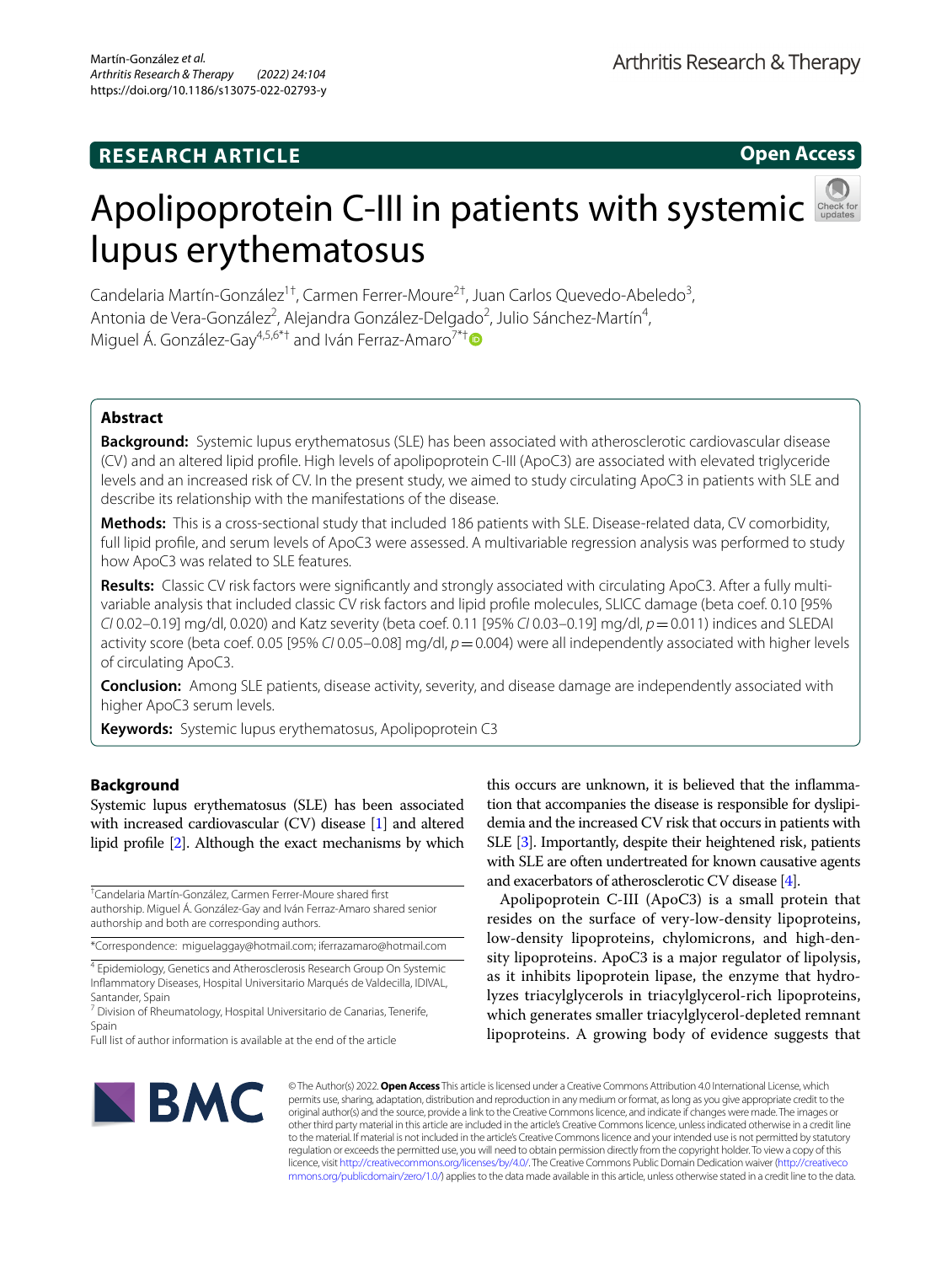ApoC3 is a multifunctional protein that not only regulates the metabolism of triglycerides; it is also an important regulator of endothelial function. Its ability to induce endothelial dysfunction would link hyperlipidemia with atherosclerosis and is a mechanism by which lipids can increase infammatory responses associated with the development of atherosclerotic lesions, thus increasing the risk of atherosclerotic CV disease [[5\]](#page-7-4). Accordingly, high levels of ApoC3 have been found to be associated with elevated triglyceride levels and an increased risk of atherosclerotic CV disease, and low levels of ApoC3 are associated with lower triglyceride levels and reduced CV risk [\[5](#page-7-4)].

ApoC3 serum levels have been partially evaluated before in SLE patients. For this reason, in the present work, we have studied ApoC3 in a large series of patients with SLE. Our objective was to determine ApoC3 serum levels in SLE patients and how they are related to the manifestations and comorbidities of the disease.

## **Material and methods**

#### **Study participants**

This was a cross-sectional study that included 186 patients with SLE. All SLE patients were 18 years old or older, had a clinical diagnosis of SLE, and fulfilled  $\geq$  4 American College of Rheumatology (ACR) classifcation criteria for SLE  $[6]$  $[6]$ . They had been diagnosed by rheumatologists and were periodically followed up at rheumatology outpatient clinics. Apart from the possible use of statins, the subjects included in the study were required to have no conditions or pharmacological treatment that could infuence lipids and were not taking any other lipidlowering medications. Consequently, patients taking statins were allowed to participate in the study. Patients taking prednisone, at an equivalent dose  $\leq 10$  mg/day, were allowed to participate, as glucocorticoids are often used in the treatment of SLE. Furthermore, since diabetic dyslipidemia has a characteristic pattern, patients with diabetes mellitus were not included in this study. Besides, patients were excluded if they had a history of myocardial infarction, angina, stroke, a glomerular fltration rate < 60 ml/min/1.73 m<sup>2</sup>, a history of cancer, or any other chronic disease, or evidence of active infection. Research was carried out in compliance with the Declaration of Helsinki. The study protocol was approved by the Institutional Review Committee at Hospital Universitario de Canarias and at Hospital Universitario Doctor Negrín (both in Spain), and all subjects provided informed written consent (Approval Number 2015\_84).

#### **Data collection and laboratory assessments**

Individuals included in the study completed a CV risk factor and medication use questionnaire and underwent a physical examination. Weight, height, body mass index, abdominal circumference, and systolic and diastolic blood pressure (measured with the participant in a supine position) were assessed under standardized conditions. Information regarding smoking status (current smokers) and hypertension treatment was obtained from the questionnaire. Medical records were reviewed to ascertain specifc diagnoses and medications. SLE disease activity and damage were assessed using the Systemic Lupus Erythematosus Disease Activity Index-2000 (SLEDAI-2 K) [\[7](#page-7-6)] and the SLICC/ACR Damage Index (SDI) [\[8\]](#page-7-7), respectively. For the purpose of the present study, the SLEDAI-2 K index was broken down into none (0 points), mild  $(1-5 \text{ points})$ , moderate  $(6-10 \text{ points})$ , high  $(11-19)$ , and very high activity (> 20) as previously described [[9](#page-7-8)]. Disease severity was measured as well, using the

Katz index [\[10](#page-7-9)]. An ELISA kit was used for the detection of ApoC3 (Elabscience, USA). With this kit, no signifcant cross-reactivity or interference is observed between human ApoC3 and its analogs. Both intra- and inter-coefficients of variability are  $< 10\%$  for this assay. Cholesterol, triglycerides, and HDL cholesterol were measured using the enzymatic colorimetric assay. LDL cholesterol was calculated using Friedewald's formula, and the atherogenic index has been estimated through Castelli's formula (total cholesterol/HDL cholesterol).

#### **Statistical analysis**

Demographic and clinical characteristics in patients with SLE and controls were described as mean  $\pm$  standard deviation (SD) or percentages for categorical variables. For non-normally distributed continuous variables, data were expressed as median and interquartile range (IQR). Relation of features of the disease with circulating ApoC3 was assessed through univariable linear regression analysis. Furthermore, the association of diferent SLE scores with ApoC3 was analyzed using multivariable linear regression analysis. The confounders were selected from the CV risk factors that had a univariable relationship with ApoC3 with a *p* value less than 0.20 and from the different molecules of the lipid pattern with which a given disease score also had a *p* inferior to 0.20. Because of collinearity, lipid pattern variables derived from a formula were excluded from the regression models (LDL cholesterol, LDL:HDL ratio, non-HDL cholesterol, apolipoprotein B:apolipoprotein A ratio, and atherogenic). All the analyses used a 5% two-sided signifcance level and were performed using Stata software, version 17/SE (StataCorp, College Station, TX, USA). *p*-values < 0.05 were considered statistically signifcant.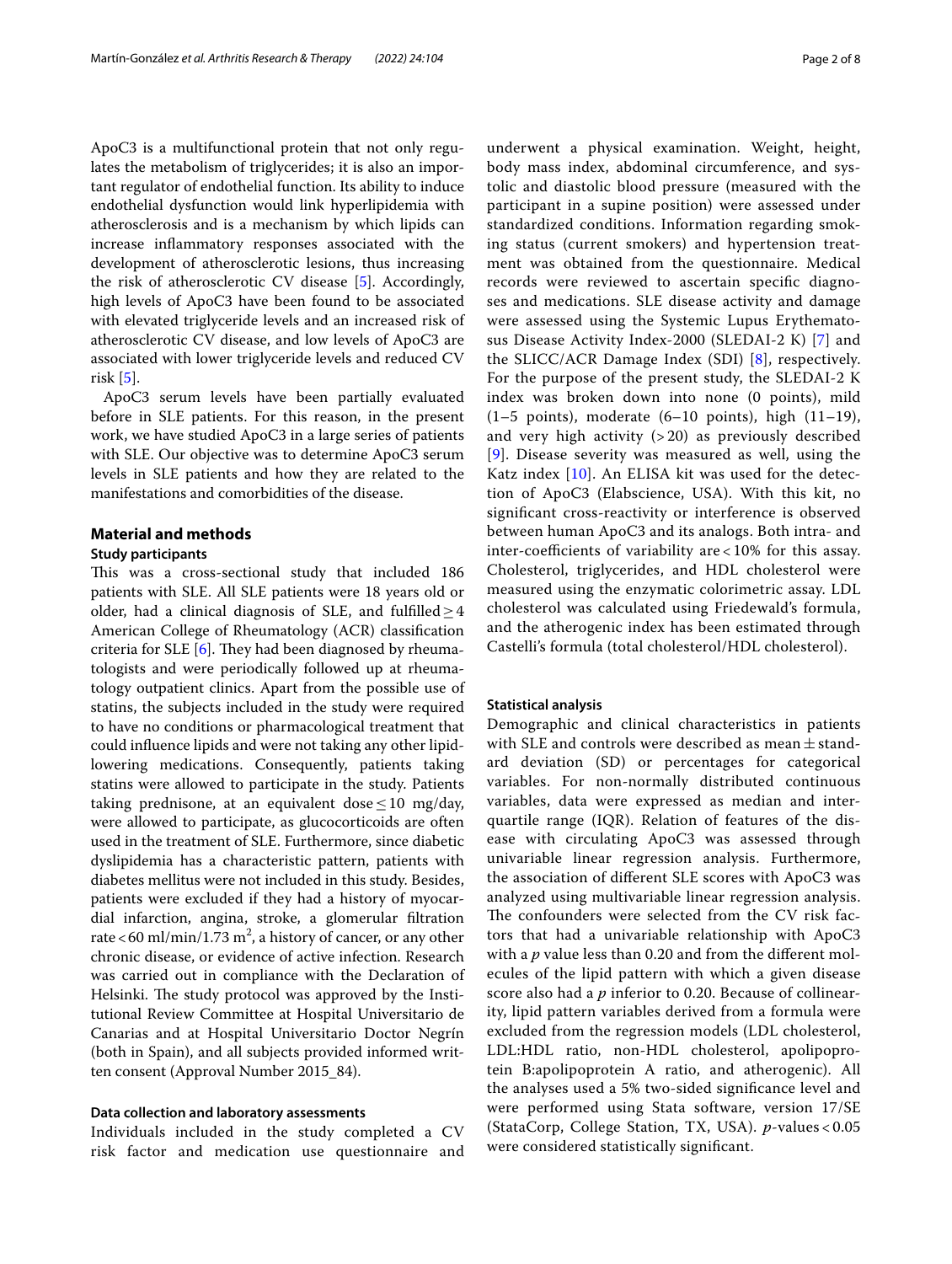## **Results**

## **Demographics and disease‑related data of systemic lupus erythematosus patients**

Demographic and disease-related characteristics of the 186 patients with SLE included in this study are shown in Table [1](#page-2-0). Most of them were women (95%), and the mean age  $\pm$  SD was 50 $\pm$ 11 years. The body mass index of the participants was  $27 \pm 5$  kg/m<sup>2</sup>, and the average abdominal circumference was  $92 \pm 13$  cm. Classic CV risk factors were not uncommon. For example, 17% of the patients were current smokers, 28% had hypertension, and 26% were obese. Likewise, 24% of the patients were taking statins (mostly simvastatin 20 mg/day and atorvastatin 10 mg/day), and 26% and 35% were under aspirin or antihypertensive treatment, respectively. The lipid profile values of patients with SLE are shown in Table [1](#page-2-0). Cholesterol was  $200 \pm 38$  mg/dl, and LDL and HDL cholesterol were, respectively,  $111 \pm 29$  and  $63 \pm 21$  mg/dl. Apolipoprotein C3 median serum levels in SLE patients were 1.75 (*IQR* 1.24–2.59) mg/dl.

Disease duration was  $17±9$  years. Most of the patients with SLE were in the categories of no activity (39%) or mild-moderate activity (48%) as shown by the SLEDAI scores. SLICC and Katz indexes were 1 (*IQR* 0–2) and 2 (*IQR* 1–3), respectively. Seventy-three percent of the patients had a SLICC/ACR DI score equal to or higher than 1. Half of the patients (51%) were taking prednisone. The median daily dose of prednisone was 5 mg/day (IQR 5–7.5 mg). At the time of recruitment, 52% patients were found to be positive for anti-DNA, and 34% were positive for ENA, with anti-Ro being the antibody most frequently found (33%). Disease-modifying antirheumatic drug use was reported in 77% of the patients and 68% were taking hydroxychloroquine when the study was performed (median dose 200 [*IQR* 200–300] mg/day). Other less used disease-modifying antirheumatic drugs were methotrexate (11%) and azathioprine (13%). Additional information of SLE-related data is shown in Table [1](#page-2-0).

## **Univariable analysis of the relationship of demographic and disease‑related data with serum levels of apolipoprotein C3**

The classic CV risk factors were generally significantly and strongly associated with circulating ApoC3. In this sense, being hypertensive and obese or having a superior body mass index and abdominal circumference was all associated with higher serum levels of ApoC3. Additionally, patients taking statins or antihypertensive treatment had elevated serum ApoC3 levels compared to those not taking these therapies (Table [2](#page-4-0)). Also, while CRP, triglycerides, and atherogenic index were

#### <span id="page-2-0"></span>**Table 1** Characteristics of the SLE patients

|                                                                        | <b>SLE patients</b> |
|------------------------------------------------------------------------|---------------------|
|                                                                        | $(n=186)$           |
| Age, years                                                             | $50 \pm 11$         |
| Women, <i>n</i> (%)                                                    | 177 (95)            |
| Body mass index, kg/m <sup>2</sup>                                     | $27 + 5$            |
| Abdominal circumference, cm                                            | $92 \pm 13$         |
| Systolic blood pressure, mmHg                                          | $128 + 20$          |
| Diastolic blood pressure, mmHg                                         | $84 + 52$           |
| Cardiovascular comorbidity                                             |                     |
| Smoking, n (%)                                                         | 31 (17)             |
| Diabetes, n (%)                                                        | 0(0)                |
| Hypertension, n (%)                                                    | 70 (28)             |
| Obesity, n (%)                                                         | 48 (26)             |
| Statins, n (%)                                                         | 45 (24)             |
| Aspirin, n (%)                                                         | 48 (26)             |
|                                                                        |                     |
| Antihypertensive treatment, n (%)<br>Analytical and lipid profile data | 65(35)              |
| CRP, mg/dl                                                             | $1.9(0.9-4.9)$      |
| Cholesterol, mg/dl                                                     | $200 \pm 38$        |
| Triglycerides, mg/dl                                                   | $127 + 81$          |
| HDL cholesterol, mg/dl                                                 | $63 \pm 21$         |
|                                                                        | $111 \pm 29$        |
| LDL cholesterol, mg/dl                                                 |                     |
| LDL:HDL cholesterol ratio                                              | $1.92 \pm 0.74$     |
| Non-HDL cholesterol, mg/dl                                             | $198 \pm 38$        |
| Apolipoprotein A1, mg/dl                                               | $179 + 37$          |
| Apolipoprotein B, mg/dl                                                | $96 \pm 23$         |
| Apo B:A1 ratio                                                         | $0.55 \pm 0.16$     |
| Lipoprotein (a), mg/dl                                                 | 37 (13–106)         |
| Atherogenic index                                                      | $3.4 \pm 1.1$       |
| Apolipoprotein C3, mg/dl                                               | 1.75 (1.24 - 2.59)  |
| SLE-related data                                                       |                     |
| Disease duration, years                                                | $17 + 9$            |
| <b>SLICC</b>                                                           | $1(0-2)$            |
| $SLICC \geq 1, n$ (%)                                                  | 136 (73)            |
| Katz index                                                             | $2(1-3)$            |
| <b>SLEDAI</b>                                                          | $2(0-5)$            |
| SLEDAI categories, n (%)                                               |                     |
| No activity, <i>n</i> (%)                                              | 73 (39)             |
| Mild or moderate, n (%)                                                | 90 (48)             |
| High or very high, n (%)                                               | 13(7)               |
| Auto-antibody profile                                                  |                     |
| Anti-DNA positive, n (%)                                               | 96 (52)             |
| ENA positive, n (%)                                                    | 63 (34)             |
| Anti-Ro, <i>n</i> (%)                                                  | 61(33)              |
| Anti-La, n (%)                                                         | 30 (16)             |
| Anti-RNP, n (%)                                                        | 47 (25)             |
| Anti-Sm, <i>n</i> (%)                                                  | 21 (11)             |
| Any antiphospholipid autoantibodies, n (%)                             |                     |
| Lupus anticoagulant, n (%)                                             | 36 (19)             |
| ACA IgM, n (%)                                                         | 20 (11)             |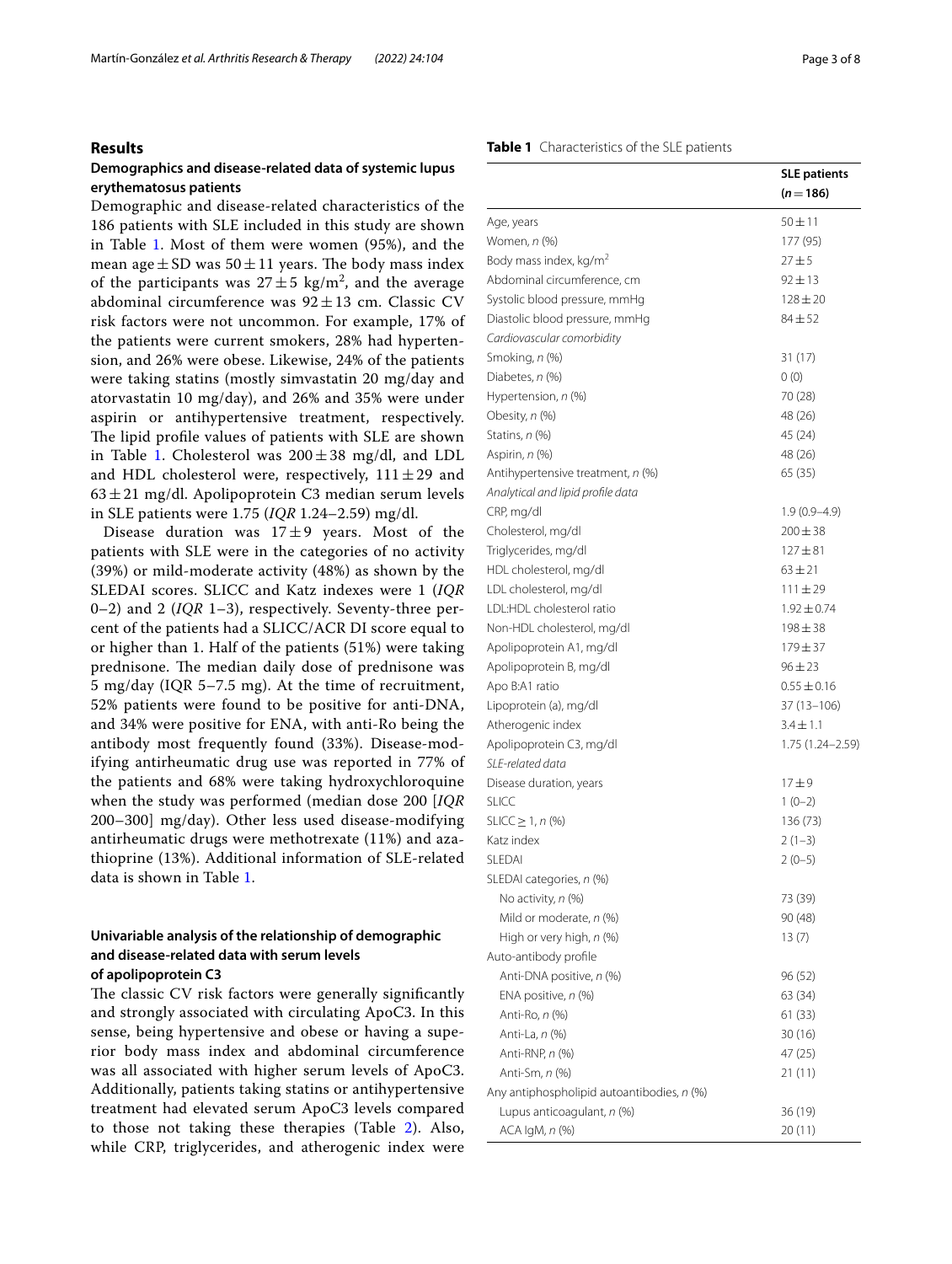#### **Table 1** (continued)

|                                    | <b>SLE patients</b> |
|------------------------------------|---------------------|
|                                    | $(n=186)$           |
| $ACA$ $lgG, n$ $%$                 | 30(16)              |
| Anti-beta2 glycoprotein IgM, n (%) | 12(6)               |
| Anti-beta2 glycoprotein lgG, n (%) | 22 (12)             |
| $C3$ , mg/dl                       | $143 + 52$          |
| C4, mg/dl                          | $27 + 14$           |
| Current prednisone, n (%)          | 95 (51)             |
| Prednisone, mg/day                 | $5(5-7.5)$          |
| DMARDs, $n$ (%)                    | 144 (77)            |
| Hydroxychloroquine, n (%)          | 126 (68)            |
| Hydroxychloroquine, mg/day         | 200 (200-300)       |
| Methotrexate, n (%)                | 21 (11)             |
| Mycophenolate mofetil, n (%)       | 15(8)               |
| Azathioprine, n (%)                | 25(13)              |
| Rituximab, n (%)                   | 6(3)                |
| Belimumab, n (%)                   | 3 (2)               |

Data represent mean  $\pm$  SD or median (interquartile range) when data were not normally distributed. SLEDAI categories were defned as 0, no activity; 1–5, mild; 6–10, moderate;>10 activity. DMARDs refer to the use of at least one of hydroxychloroquine, methotrexate, azathioprine, or mycophenolate

*BMI* body mass index, *C3 C4* complement, *CRP* C-reactive protein, *LDL* lowdensity lipoprotein, *DMARD* disease-modifying antirheumatic drug, *ACA* anticardiolipin, *HDL* high-density lipoprotein, *ANA* antinuclear antibodies, *ENA* extractible nuclear antibodies, *SLEDAI* Systemic Lupus Erythematosus Disease Activity Index, *SLICC* Systemic Lupus International Collaborating Clinics/ American Colleague of Rheumatology Damage Index

signifcantly and positively associated with ApoC3, HDL cholesterol and apolipoprotein A1 were negatively related to it.

Disease duration (beta coef. 0.02 [95% *CI* 0.00–0.04], mg/dl,  $p=0.048$ ) was positively related to ApoC3. Remarkably, SLE scores of disease activity, severity, and damage were all associated with higher serum levels of ApoC3. In this sense, SLICC score, both continuous (beta coef. 0.14 [95% *CI* 0.06–0.23], *p*=0.001) and binary equal or higher than 1 — (beta coef. 0.46 [95% *CI* 0.07– 0.85],  $p=0.020$ ), was related to a superior circulating ApoC3. Similarly, the Katz index was signifcantly and positively associated with higher serum levels of ApoC3 (beta coef. 0.10 [95% *CI* 0.01–0.19], *p*=0.030). Also, patients included in the mild or moderate (beta coef. 0.39 [95% *CI* 0.03–0.75], *p*=0.035), or in the high or very high (beta coef. 0.69 [95% *CI* 0.02–1.37], *p*=0.045) SLEDAI categories were associated with greater ApoC3 levels when compared to those included in the remission category. All the aforementioned relations were found in an univariable manner (Table [2](#page-4-0)). Other disease-related characteristics like ANA profle, antiphospholipid autoantibodies, complement serum levels, or disease-modifying antirheumatic drugs used in the disease were not associated with circulating ApoC3.

## **Multivariable analysis of the relationship of SLE activity, severity, and damage scores with apolipoprotein C3**

SLICC, SLEDAI, and Katz scores were not related to any of the lipid profle molecules in patients with SLE. In this sense, univariable regression analysis did not yield any signifcant association between those scores and cholesterol, triglycerides, apolipoproteins, lipoprotein (a), or atherogenic index (Table [3\)](#page-5-0). However, SLICC (beta coef. 0.10 [95% *CI* 0.02–0.19] mg/dl, *p*=0.020), Katz index (0.10 [95% *CI* 0.02–0.19], *p*=0.015), and SLEDAI score (beta coef. 0.04 [95% *CI* 0.00–0.07], *p*=0.036) were signifcantly associated with higher circulating ApoC3 after multivariable adjustment that included age, body mass index, systolic blood pressure, and statin use (model #1 in Table [3](#page-5-0)). The significant association remained stable when we performed another multivariable analysis adjusting for the same variables plus lipids that had a univariable relation to the disease scores inferior to 0.20 (model #2 in Table [3\)](#page-5-0). A representation of this relationship is shown in Fig. [1.](#page-6-0) It was also the case when scores were stratifed in diferent categories: SLICC (equal to or higher than 1) and SLEDAI (equal to or higher than 1; or no activity, mild or moderate, and high or very high SLE-DAI) (Supplementary Table [1\)](#page-6-1).

## **Discussion**

Our study is the frst to evaluate ApoC3 in a large series of patients with SLE. According to our fndings, ApoC3 is related to the classic CV risk factors that are present in these patients. However, the disease activity, severity, and damage are associated with higher circulating ApoC3 independently of the classic CV risk factors.

Previous data on ApoC3 in patients with SLE are scarce. In a report on 9 controls, 21 SLE patients, and 11 lupus nephritis patients, total ApoC3 levels were signifcantly increased in lupus nephritis patients compared to controls or non-renal SLE patients  $[11]$  $[11]$  $[11]$ . The authors of this study, which intended to analyze how diferent oxidate serum proteins vary between SLE and controls, suggested that ApoC3 could be a biomarker in the subset of patients with lupus nephritis  $[11]$  $[11]$ . The association between various apolipoproteins with subclinical measures of atherosclerosis (coronary artery calcifcation and carotid intima-media thickness) was assessed in a study that included 58 SLE patients  $[12]$  $[12]$ . In this study, different types of ApoC3 (Apo C-HP, Apo C3-HS, ApoC3-R) were not found to be associated with subclinical atherosclerosis. Other functions of ApoC3 in SLE were not explored in this work.

Our data indicates that ApoC3 is strongly correlated with classic CV risk factors in patients with SLE. This is in agreement with previous reports showing that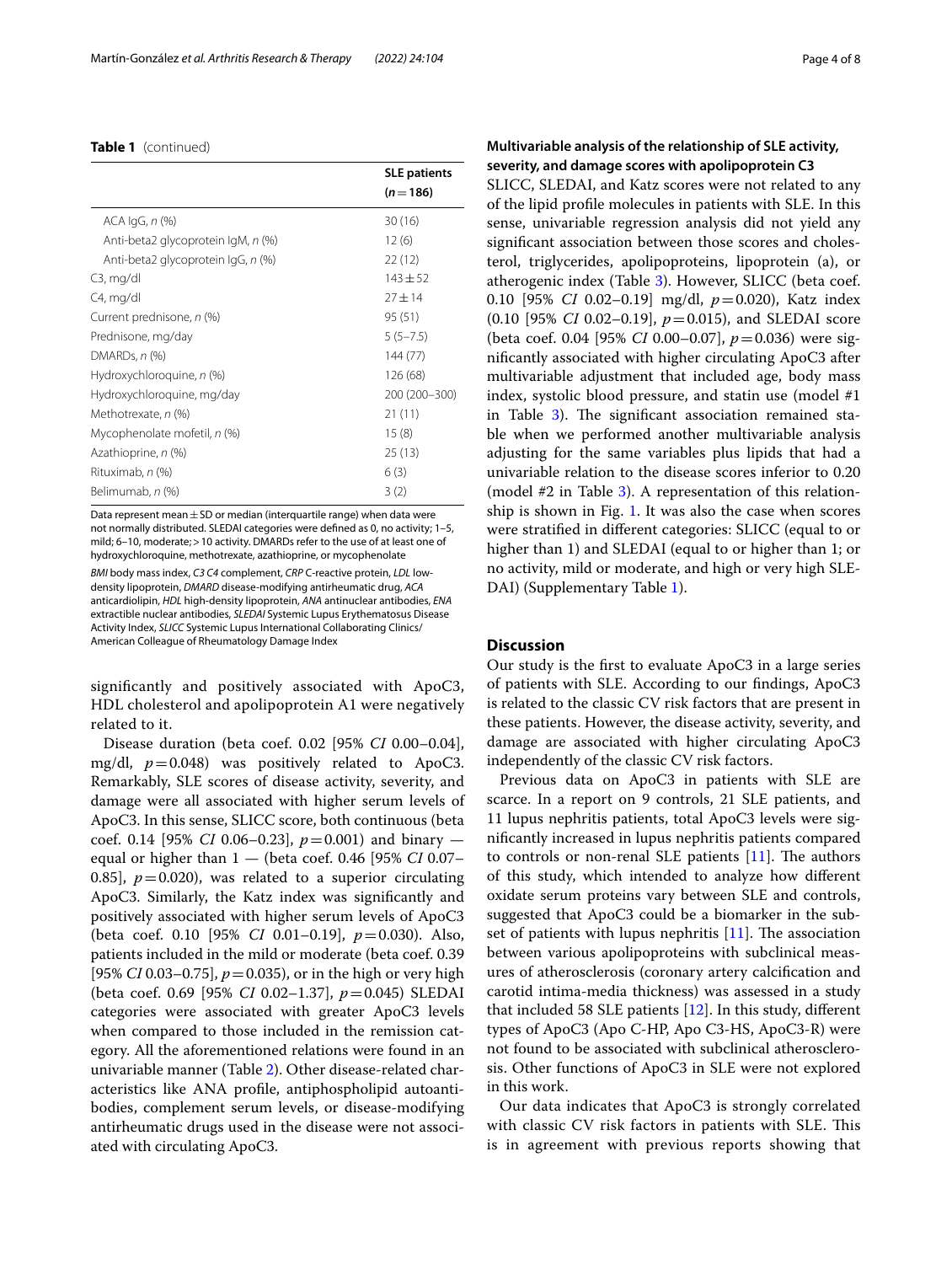## <span id="page-4-0"></span>**Table 2** Demographics and disease-related data relation to apolipoprotein C3

|                                            | Apo C3, mg/dl                  |         |
|--------------------------------------------|--------------------------------|---------|
|                                            | Beta coef. (95% CI), p         |         |
| Age, years                                 | $0.04(0.02 - 0.05)$            | < 0.001 |
| Women                                      | $0.19(-0.70-0.91)$             | 0.80    |
| Body mass index, kg/m <sup>2</sup>         | $0.04(0.02 - 0.08)$            | 0.004   |
| Abdominal circumference, cm                | $0.02(0.01 - 0.04)$            | < 0.001 |
| Systolic blood pressure, mmHg              | $0.01(0.00 - 0.02)$            | 0.003   |
| Diastolic blood pressure, mmHg             | $-0.00$ ( $-0.00$ -0.00)       | 0.63    |
| Cardiovascular comorbidity                 |                                |         |
| Smoking                                    | $0.11 (-0.70 - 0.91)$          | 0.80    |
| <b>Diabetes</b>                            |                                |         |
| Hypertension                               | $0.73(0.40 - 1.07)$            | < 0.001 |
| Obesity                                    | $0.51(0.14 - 0.88)$            | 0.008   |
| <b>Statins</b>                             | $0.57(0.18-0.95)$              | 0.004   |
| Aspirin                                    | $0.01 (-0.37 - 0.40)$          | 0.94    |
| Antihypertensive treatment                 | $0.72(0.38 - 1.06)$            | < 0.001 |
| Analytical and lipid profile               |                                |         |
| CRP, mg/dl                                 | $0.01 (-0.00 - 0.02)$          | 0.055   |
| Cholesterol $\times$ 10, mg/dl             | $-0.01$ ( $-0.06 - 0.02$ )     | 0.39    |
| Triglycerides $\times$ 10, mg/dl           | $0.03(0.01 - 0.06)$            | 0.002   |
| HDL cholesterol $\times$ 10, mg/dl         | $-0.16$ ( $-0.25$ to $-0.07$ ) | < 0.001 |
| LDL cholesterol $\times$ 10, mg/dl         | $-0.01$ ( $-0.07-0.04$ )       | 0.72    |
| LDL:HDL cholesterol ratio                  | $0.30 (-0.08 - 0.53)$          | 0.009   |
| Non-HDL cholesterol $\times$ 10, mg/dl     | $-0.02$ ( $-0.06 - 0.02$ )     | 0.36    |
| Apolipoprotein $A1 \times 10$ , mg/dl      | $-0.05(-010-0.01)$             | 0.026   |
| Apolipoprotein $B \times 10$ , mg/dl       | $-0.00$ ( $-0.07-0.06$ )       | 0.94    |
| Apo B: A1 ratio                            | $0.70 (-0.33 - 1.72)$          | 0.18    |
| Lipoprotein (a) $\times$ 10, mg/dl         | $-0.00 (-0.02 - 0.01)$         | 0.60    |
| Atherogenic index                          | $0.24(0.08 - 0.39)$            | 0.003   |
| SLE-related data                           |                                |         |
| Disease duration, years                    | $0.02(0.00-0.04)$              | 0.048   |
| <b>SLICC</b>                               | $0.14(0.06 - 0.23)$            | 0.001   |
| $SLICC \geq 1$                             | $0.46(0.07 - 0.85)$            | 0.020   |
| Katz index                                 | $0.10(0.01 - 0.19)$            | 0.030   |
| SLEDAI                                     | $0.02 (-0.01 - 0.06)$          | 0.19    |
| SLEDAI categories                          |                                |         |
| No activity                                | ref                            |         |
| Mild and moderate                          | $0.39(0.03 - 0.75)$            | 0.035   |
| High or very high                          | $0.69(0.02 - 1.37)$            | 0.045   |
| Auto-antibody profile                      |                                |         |
| Anti-DNA positive                          | $-0.11(-0.56-0.34)$            | 0.63    |
| ENA positive                               | $-0.12(-0.74-0.50)$            | 0.70    |
| Anti-Ro                                    | $-0.17(-0.56-0.23)$            | 0.40    |
| Anti-La                                    | $-0.27(-0.75-0.21)$            | 0.26    |
| Anti-RNP                                   | $0.09 (-0.31 - 0.49)$          | 0.66    |
| Anti-Sm                                    | $-0.34(-0.87-0.18)$            | 0.19    |
| Any antiphospholipid autoantibodies, n (%) |                                |         |
| Lupus anticoagulant                        | $0.16 (-0.28 - 0.61)$          | 0.47    |
| ACA IgM                                    | $-0.03(-0.59-0.54)$            | 0.93    |
| ACA IgG                                    | $0.22 (-0.25 - 0.70)$          | 0.35    |
|                                            |                                |         |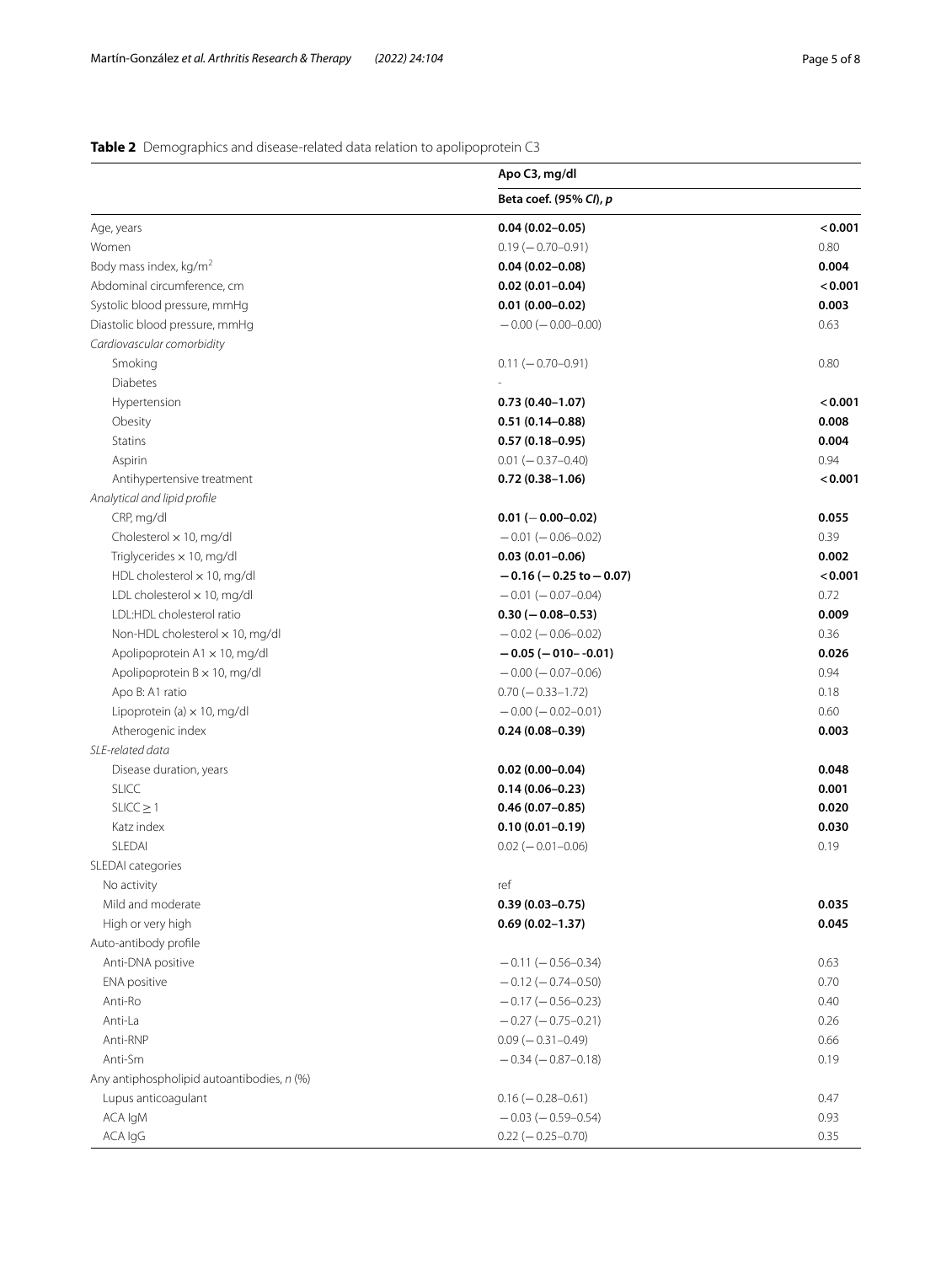## **Table 2** (continued)

|                                        | Apo C3, mg/dl               |       |  |
|----------------------------------------|-----------------------------|-------|--|
|                                        | Beta coef. (95% CI), p      |       |  |
| Anti-beta2 glycoprotein lgM            | $-0.03$ ( $-0.73-0.67$ )    | 0.93  |  |
| Anti-beta2 glycoprotein lgG            | $0.40 (-0.14 - 0.93)$       | 0.14  |  |
| $C3 \times 10$ , mg/dl                 | $-0.00$ ( $-0.7-0.05$ )     | 0.77  |  |
| $C4 \times 10$ , mg/dl                 | $0.09$ ( $-0.15 - 0.33$ )   | 0.47  |  |
| Current prednisone                     | $0.23 (-0.11 - 0.56)$       | 0.19  |  |
| Prednisone, mg/day                     | $0.09(0.01 - 0.16)$         | 0.023 |  |
| <b>DMARDs</b>                          | $-0.36(-0.77-0.04)$         | 0.080 |  |
| Hydroxychloroquine                     | $-0.33(-0.69-0.03)$         | 0.072 |  |
| Hydroxychloroquine, mg/day $\times$ 10 | $-0.01$ ( $-0.03 - 0.006$ ) | 0.18  |  |
| Methotrexate                           | $-0.03$ ( $-0.56-0.50$ )    | 0.92  |  |
| Mycophenolate mofetil                  | $-0.23$ ( $-0.83 - 0.37$ )  | 0.45  |  |
| Azathioprine                           | $0.37 (-0.12 - 0.86)$       | 0.13  |  |
| Rituximab                              | $-0.47(-1.39-0.46)$         | 0.32  |  |
| Belimumab                              | $0.29$ ( $-1.01-1.59$ )     | 0.66  |  |

Beta coefficients consider apolipoprotein C3 as the dependent variable. Significant *p* values are depicted in bold

*BMI* body mass index, *C3 C4* complement, *CRP* C-reactive protein, *LDL* low-density lipoprotein, *DMARD* disease-modifying antirheumatic drug, *ACA* anticardiolipin, *HDL* high-density lipoprotein, *ANA* antinuclear antibodies, *ENA* extractible nuclear antibodies, *SLEDAI* Systemic Lupus Erythematosus Disease Activity Index, *SLICC* Systemic Lupus International Collaborating Clinics/American Colleague of Rheumatology Damage Index

<span id="page-5-0"></span>

|                                  | <b>SLICC</b>                   | Katz index                      | <b>SLEDAI</b>                    |
|----------------------------------|--------------------------------|---------------------------------|----------------------------------|
|                                  | Beta coef. (95% CI), p         |                                 |                                  |
| Lipid profile                    |                                |                                 |                                  |
| Cholesterol, mg/dl               | $0.3$ ( $-2-3$ ), 0.84         | $-0.06$ ( $-3-3$ ), 0.97        | $1(0-2), 0.17$                   |
| Triglycerides, mg/dl             | $2(-4-8)$ , 0.59               | $-1$ ( $-7$ -6), 0.83           | $-1$ ( $-3-2$ ), 0.63            |
| HDL cholesterol, mg/dl           | $0.1$ ( $-1-2$ ), 0.88         | $1(0-3), 0.12$                  | $1(0-1)$ , 0.11                  |
| LDL cholesterol, mg/dl           | $-0.2$ ( $-2-2$ ), 0.89        | $-1$ (-3-1), 0.30               | $0.4(0-1)$ , 0.36                |
| <b>IDI:HDI</b> cholesterol ratio | $0.02$ ( $-0.4-0.07$ ), 0.50   | $-0.05$ ( $-0.11-0.01$ ), 0.080 | $-0.005$ ( $-0.03-0.02$ ), 0.67  |
| Non-HDL cholesterol, mg/dl       | $0.3$ ( $-2-3$ ), 0.85         | $0.01$ ( $-3-3$ ), 0.99         | $1(0-2), 0.16$                   |
| Apolipoprotein A1, mg/dl         | $1(-2-3)$ , 0.66               | $2(-1-5)$ , 0.25                | $1(0-2), 0.068$                  |
| Apolipoprotein B, mg/dl          | $-1$ (-2-1), 0.48              | $-0.2$ ( $-2-2$ ), 0.82         | $0.2$ (-1-1), 0.59               |
| Apo B: A1 ratio                  | $-0.004$ ( $-0.2-0.01$ ), 0.49 | $-0.01$ ( $-0.02-0.00$ ), 0.22  | $0.0009 (-0.01 - 0.00)$ , 0.73   |
| Lipoprotein (a), mg/dl           | $-3(-9-4)$ , 0.41              | $0.5(-6-7)$ , 0.89              | $1(-2-3)$ , 0.67                 |
| Atherogenic index                | $0.04 (-0.04 - 0.12), 0.38$    | $-0.06$ ( $-0.14-0.02$ ), 0.16  | $-0.01$ ( $-0.04-0.02$ ), 0.48   |
| Apolipoprotein C3, mg/dl         |                                |                                 |                                  |
| Unadjusted                       | $0.14(0.06 - 0.23), 0.001$     | $0.10(0.01 - 0.19)$ , 0.030     | $0.02$ ( $-0.01$ $-0.06$ ), 0.19 |
| Adjusted #1                      | $0.10(0.02 - 0.19)$ , 0.020    | $0.10(0.02 - 0.19)$ , 0.015     | $0.04(0.00 - 0.07), 0.036$       |
| Adjusted #2                      |                                | $0.11(0.03 - 0.19)$ , $0.011*$  | $0.05(0.02 - 0.08), 0.004**$     |

Beta coefficients represent the relation of SLICC, Katz, and SLEDAI score (independent variable) to each of the lipid profile molecules including ApoC3 (dependent variables). Signifcant *p* values are depicted in bold

*LDL* low-density lipoprotein, *HDL* high-density lipoprotein, *SLEDAI* Systemic Lupus Erythematosus Disease Activity Index, *SLICC* Systemic Lupus International Collaborating Clinics/American Colleague of Rheumatology Damage Index

# 1 adjusted for age, BMI, systolic blood pressure, and statins

# 2 adjusted for age, BMI, systolic blood pressure, and statins, plus any lipid profle molecule that has a univariable relation with the score inferior to 0.20

\* Adjusted for age, BMI, systolic blood pressure, and statins+HDL cholesterol; \*\*adjusted for age, BMI, systolic blood pressure, and statins+cholesterol, HDL cholesterol, and apolipoprotein A1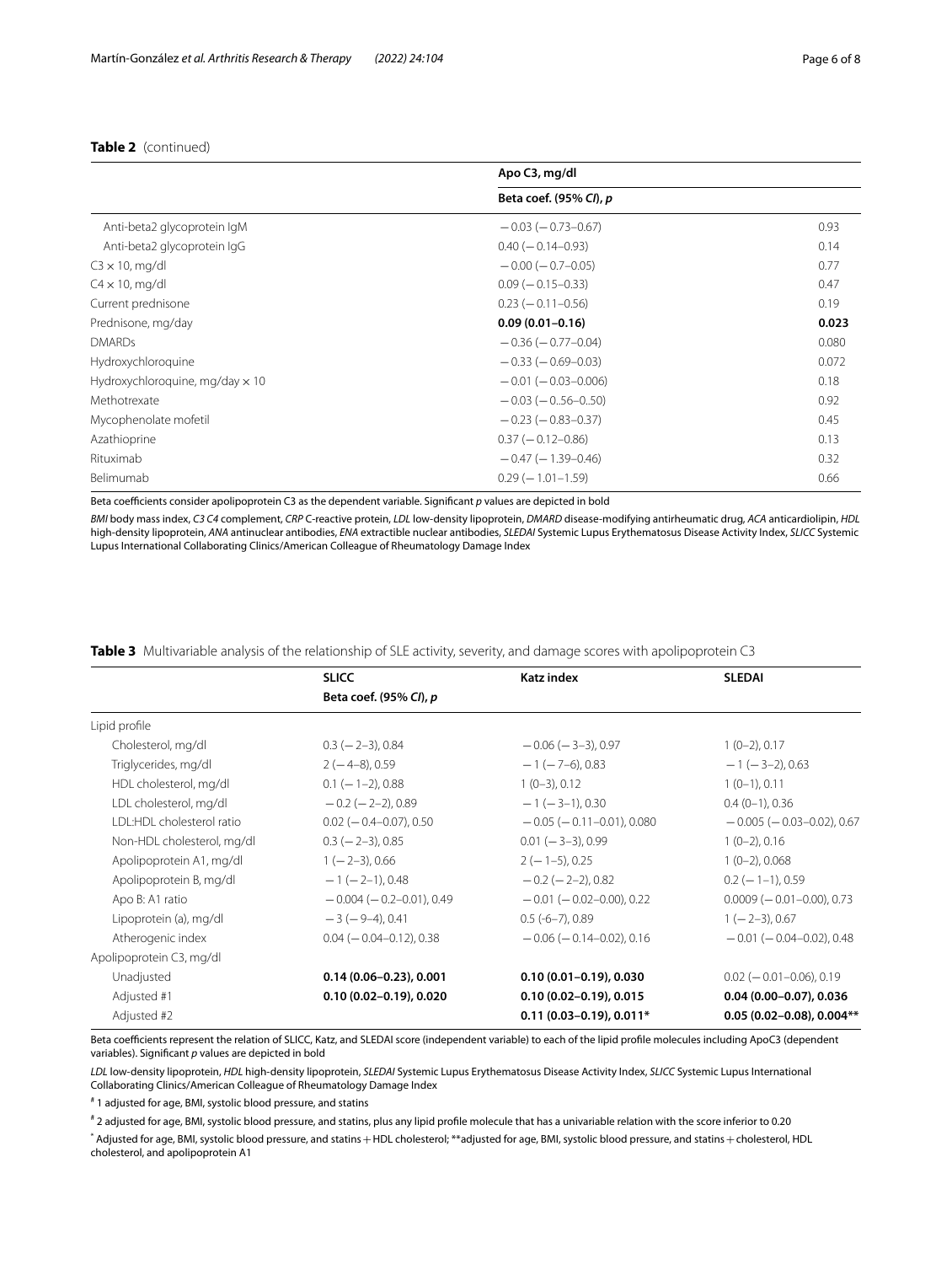

<span id="page-6-0"></span>elevated ApoC3 levels are associated with increased triglyceride levels and an increased risk of atherosclerotic CV disease [[13\]](#page-7-12). Since patients with CV risk factors are more susceptible to develop atherosclerosis, SLE patients with elevated ApoC3 can represent a subset of patients at increased risk for CV disease. For this reason, the association found between the classic CV risk factors and the ApoC3 found in our study could probably be bidirectional, being both a consequence and a cause of the other.

In our study, the diferent SLE scores, although constructed with diferent items and expressing diferent aspects of the disease, were all independently related to ApoC3. The fact that all three scores, and not just one, showed the same relationship with ApoC3 reinforces our fndings. Interestingly, none of them includes dyslipidemia or the use of statins among their items. Furthermore, these scores showed no association with any of the other lipid profle molecules. For these reasons, their relationship with ApoC3 cannot be attributed in any case to the fact that they modifed other lipid molecules and, consequently, these other lipid molecules could also alter ApoC3. Taking into account all these fndings, we believe that it is the disease per se, through its own mechanisms, that is responsible for the elevation of ApoC3 as the activity, damage, and severity of SLE increase.

Our purpose was specifcally to focus on the circulating levels of ApoC3 in patients with SLE and its relationship with diferent manifestations of the disease. For this reason, we cannot establish whether patients with SLE have diferent ApoC3 levels than the general population. This may be considered as a potential limitation of our study. Besides, we acknowledge the limitation that we did not collect the total amount of hydroxychloroquine received since SLE diagnosis. For this reason, we cannot analyze the relation that cumulative hydroxychloroquine doses may have to ApoC3. Similarly, estrogens have been described to modify triglycerides or to induce dyslipidemia. Given that in our population there were 95% women, we recognize that having measured estrogen levels or ovarian function, or having recorded the use of estrogens or hormone therapy, in our patients would have been of interest.

The fact that ApoC3 is related to the activity, severity, and damage produced by the disease, and that, besides, this molecule has been associated with CV disease in the general population, is of great interest. We hypothesize that ApoC3 could be a pathogenic mechanism that links the damage caused by the disease with the CV disease that these patients express. Prospective studies studying the relationship between ApoC3 and subclinical CV disease or cardiovascular events in patients with SLE will be required in the future.

## **Conclusion**

In conclusion, the activity and severity of SLE, and the damage accumulated by patients with this disease, are associated with higher levels of ApoC3.

#### **Abbreviations**

ACA: Anticardiolipin antibodies; ANA: Antinuclear antibodies; ApoC3: Apolipoprotein C-3; BMI: Body mass index; CI: Confdence of interval; CRP: C-reactive protein; CV: Cardiovascular; DMARD: Disease-modifying antirheumatic drug; ELISA: Enzyme-linked immunosorbent assay; ENA: Extractible nuclear antibodies; HDL: High-density lipoprotein; IQR: Interquartile range; LDL: Low-density lipoprotein; SD: Standard deviation; SLE: Systemic lupus erythematosus; SLEDAI: Systemic Lupus Erythematosus Disease Activity Index; SLICC: Systemic Lupus International Collaborating Clinics Damage Index.

#### **Supplementary Information**

The online version contains supplementary material available at [https://doi.](https://doi.org/10.1186/s13075-022-02793-y) [org/10.1186/s13075-022-02793-y.](https://doi.org/10.1186/s13075-022-02793-y)

<span id="page-6-1"></span>**Additional fle 1: Supplementary Table 1.** Multivariable analysis of the relationship of SLE activity, severity, and damage scores with apolipoprotein C3. Patients stratifed in diferent categories.

**Acknowledgements** Not applicable.